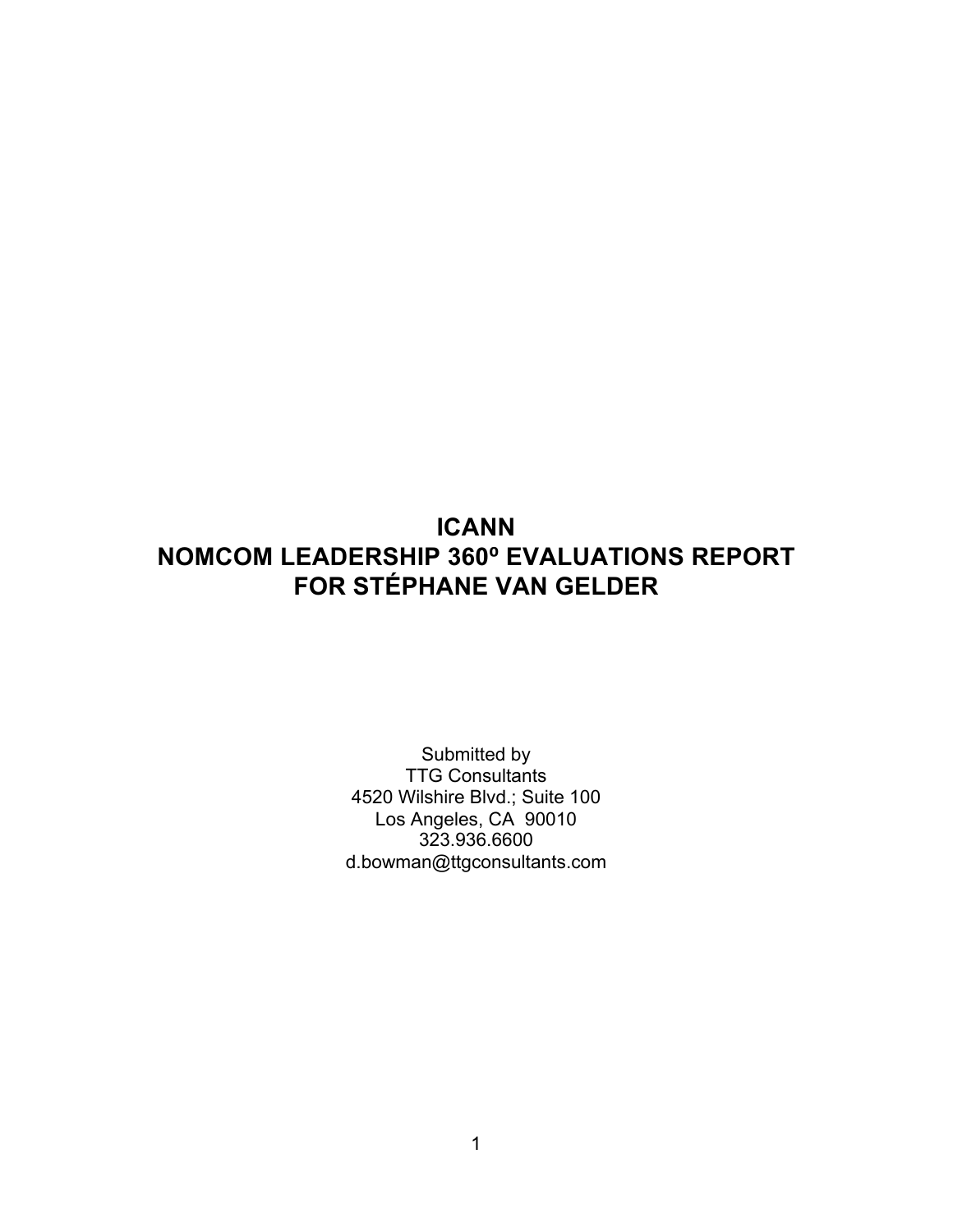## **ICANN NOMCOM LEADERSHIP 360⁰ EVALUATIONS REPORT FOR STÉPHANE VAN GELDER**

The following is a Summary of a 360° Survey containing evaluation ratings for the current ICANN Nominating Committee Chair, Stéphane Van Gelder. There were two parts to the evaluation process…

- 1. A written 360° Survey/Evaluation.
- 2. An telephone interview with participating evaluators/raters.

These Surveys/Evaluations were conducted during July and August, 2015.

## Evaluators/Raters

Twenty-one evaluators were invited to participate in the 360° Survey (including the individual being evaluated)…

- Eighteen of the twenty-one invitees responded with a written 360° Survey.
- Three invitees did not participate in the 360° Survey process.
- One invitee did not complete the full Survey for Stéphane Van Gelder.
- Nine invitees did not participate in the telephone interview.
- A total of twelve invitees participated in all aspects of the 360° Survey process.

## **THE ON-LINE, WRITTEN 360° SURVEY**

## Methodology for the On-Line, 360° Written Survey

The Written Survey was completed on-line. It contained 11 questions.

Each question could be answered by indicating one of the following five rating responses…

- A. Strongly Agree
- B. Agree
- C. Neutral
- D. Disagree
- E. Strongly Disagree

The questions asked for a rating response about the following…

- 1. Demonstrates Integrity.
- 2. Participates in an open and honest manner.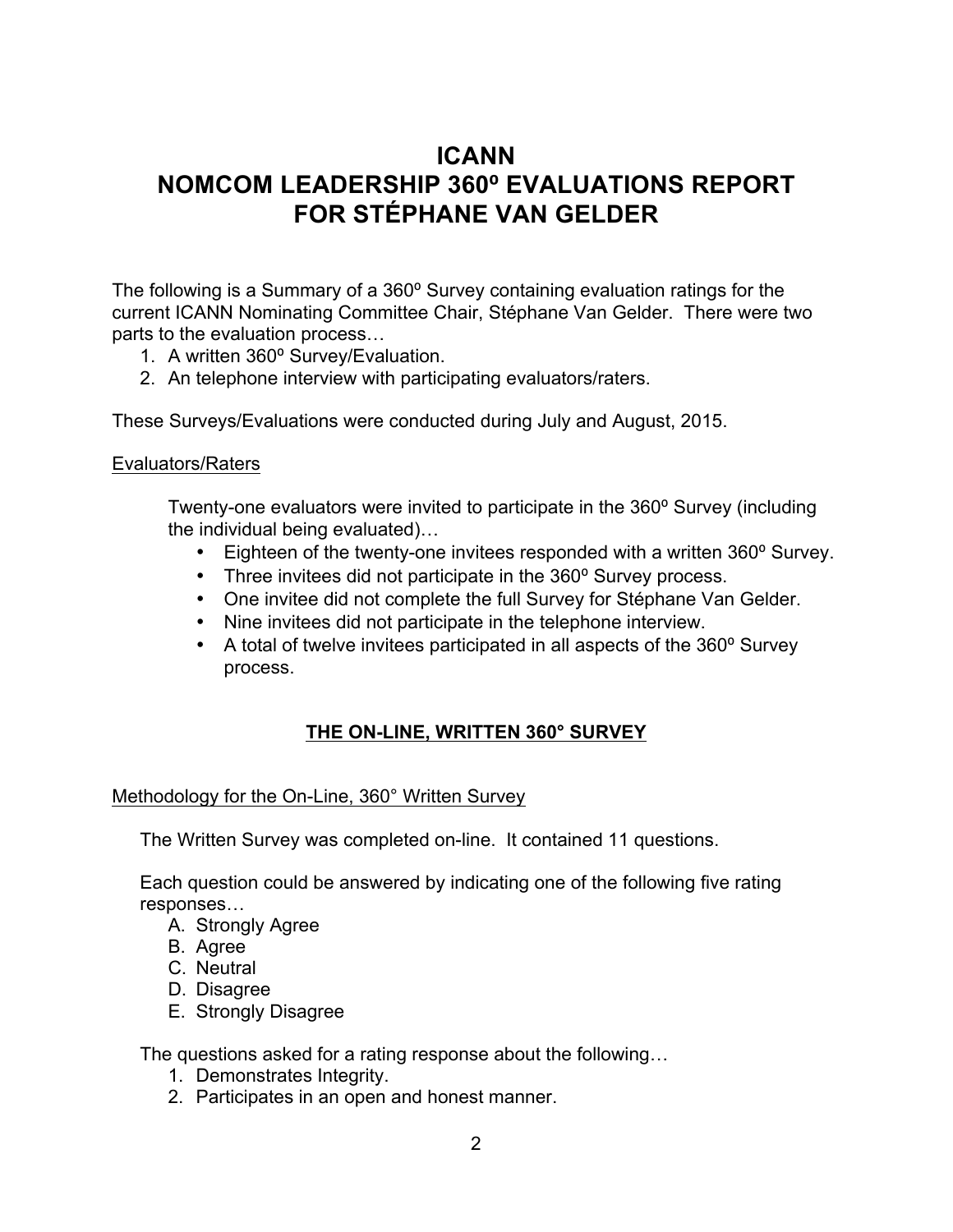- 3. Demonstrates good judgment.
- 4. Effectively uses influence in an appropriate manner.
- 5. Is an effective leader.
- 6. Is a good listener.
- 7. Individual treats others with respect.
- 8. Takes responsibility and is accountable for ensuring the nominating committee meets its timelines.
- 9. Demonstrates impartiality and neutrality.
- 10.Demonstrates an understanding of the values a nominating committee appointee would add to each of the ICANN Board, ALAC, GNSO and ccNSO.
- 11.Demonstrates an understanding of the criteria for selection of nominating committee appointees to each of the ICANN Board, ALAC, GNSO and ccNSO.

Each evaluator/rater also was invited to provide a detailed explanation of "why" each rating response was made.

## Meanings of the Written 360° Survey Rating Ratios

#### *Overall Ratings*

The Survey provides for a maximum overall response rating of 55 (the highest possible) which would mean the person being rated received "A" rating responses on every question by all evaluators/raters.

Thus, an overall rating of **55 / 55** would mean a score of all "A" rating responses on every question by all evaluators/raters.

#### *Individual Question Ratings*

Each of the 11 questions has a maximum rating of 5. Thus a **5.0** would mean that all evaluators/raters provided an "A" rating response on that specific question.

#### Written 360° Survey Rating Responses for the Chair

The pages that follow indicate the Written 360° Survey ratings and their explanations for the individual being rated: the Chair of the NomCom, Stéphane Van Gelder.

Included are anonymous excerpts (detailed explanations of "why" rating responses were made) from each question in the written comments section of the Survey. In order to protect the anonymity of all evaluators/raters, many of their specific words have been changed, but their comment meanings/contexts remain intact.

## **THE IN-PERSON / TELEPHONE INTERVIEWS**

Methodology for the In-Person and Telephone Interviews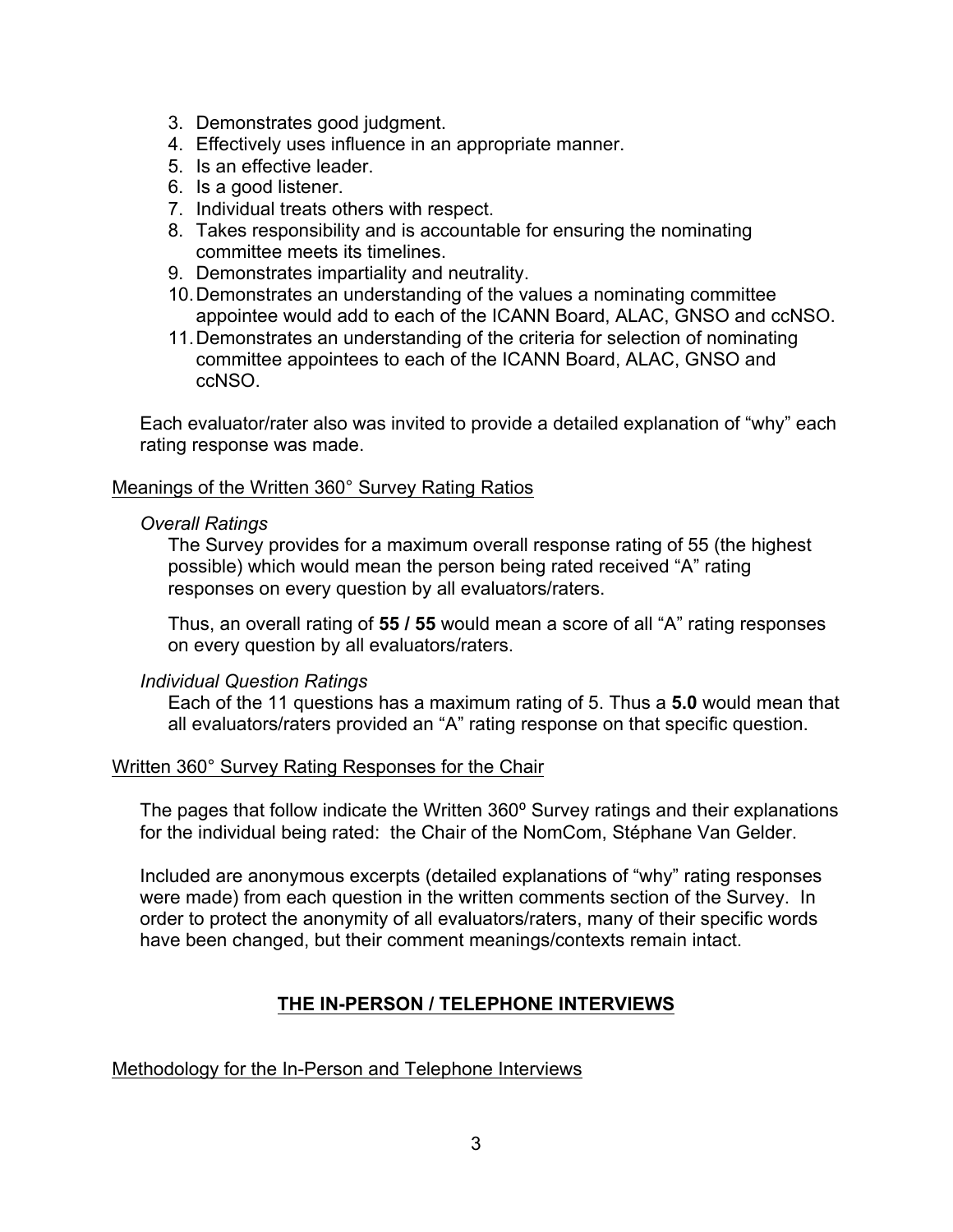The following questions were asked of each of the interviewees:

- 1. "Please elaborate on your answers to each of the questions and issues in the 360⁰ Survey Questionnaires for Stéphane Van Gelder."
- 2. "As viewed and perceived from your NomCom experience, please describe Stéphane Van Gelder's…
	- a. *Leadership Style* ("how" he leads other people and teams),
	- b. *Management Style* ("how" he manages projects and meetings),
	- c. *Operating Style* ("how" he gets things done, such as accomplishing tasks)?"

In addition, each interviewee was invited to elaborate on any other relevant topic.

## **WRITTEN 360° SURVEY RATING RESPONSES FOR STÉPHANE VAN GELDER**

**Average Overall Rating: 50.1 / 55**.Responses were: 111 "A" (Strongly Agree) responses, 69 "B" (Agree) responses, 7 "C" (Neutral) responses, 0 "D" (Disagree) responses and 0 "E" (Strongly Disagree) responses.

Question #1 (Demonstrates Integrity): **4.7** out of a possible 5.0. Responses were: 12 "A" (Strongly Agree) responses, 5 "B" (Agree) responses, 0 "C" (Neutral) responses, 0"D" (Disagree) responses and 0 "E" (Strongly Disagree) responses.

Summary of Explanations…

*Positive…*

Stéphane is consistently neutral. He demonstrates the highest level of integrity and never gives the appearance of impropriety. He never attempts to influence anyone regarding candidate selection or evaluation, always encouraging members to express and exchange their opinions, as well as to analyze relevant issues. Stéphane kept the committee focused on the important matters and ensured that work was done properly. He immediately stopped any comments or actions that were inconsistent with integrity. He always acts with impartiality, never trying to influence discussions or outcomes.

*Areas for Improvement/Development…*

There were no comments or suggestions.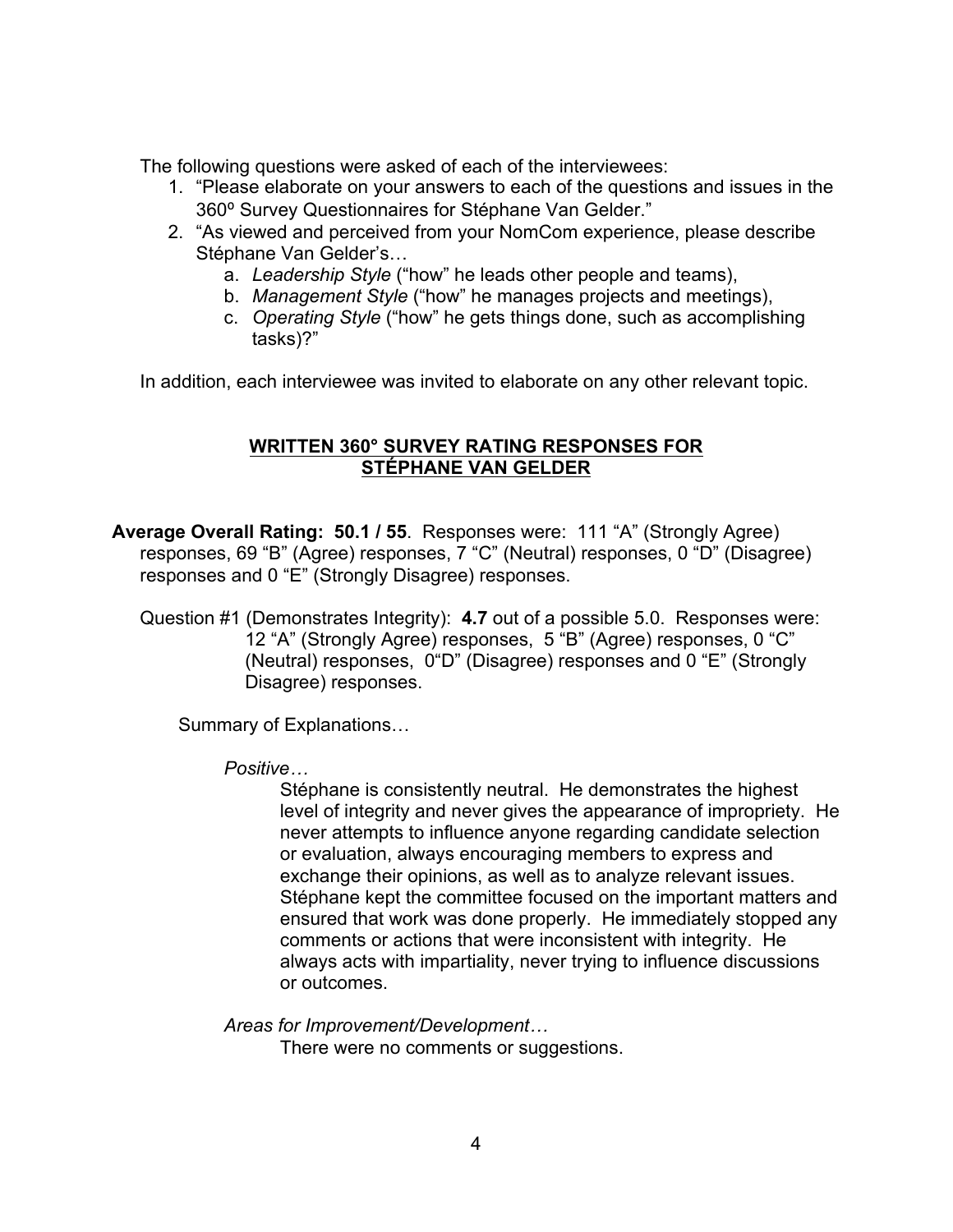Question #2 (Participates in an Open and Honest Manner): **4.5** out of a possible 5.0. Responses were: 9 "A" (Strongly Agree) responses, 8 "B" (Agree) responses, 0 "C" (Neutral) responses, 0 "D" (Disagree) responses and 0 "E" (Strongly Disagree) responses.

Summary of Explanations…

*Positive…*

Stéphane's working style is always transparent. He is honest in his comments and thinking – sometimes to a fault – and provides reasons for the decisions he has made. He always shares important information about matters, issues and decisions, and makes decisions in a consensual manner. Stéphane is respectful of other Committee members' comments and thinking.

*Areas for Improvement/Development*… There were no comments or suggestions.

Question #3 (Demonstrates Good Judgment): **4.5** out of a possible 5.0. Responses were: 9 "A" (Strongly Agree) responses, 7 "B" (Agree) responses, 1 "C" (Neutral) responses, 0 "D" (Disagree) responses and 0 "E" (Strongly Disagree) responses.

Summary of Explanations…

#### *Positive…*

Stéphane has facilitated the Committee's work with thoroughness and has proposed methods for it to effectively achieve its tasks. Decision making was by consensus. Solid experience was the basis for his decision making. On the whole, he has demonstrated good judgments and has not imposed his judgments about candidates on any Committee members.

#### *Areas for Improvement/Development*…

Occasionally Stéphane has shown a lack of good judgment – involving expediency over other options – but this has not been so frequent as to be disruptive. On occasion, he has been a bit too partial to arbitrary rules of process that were counterproductive. There were a few "judgment calls" around which a better choice could have been made – but these were rare and the issue was not really troublesome.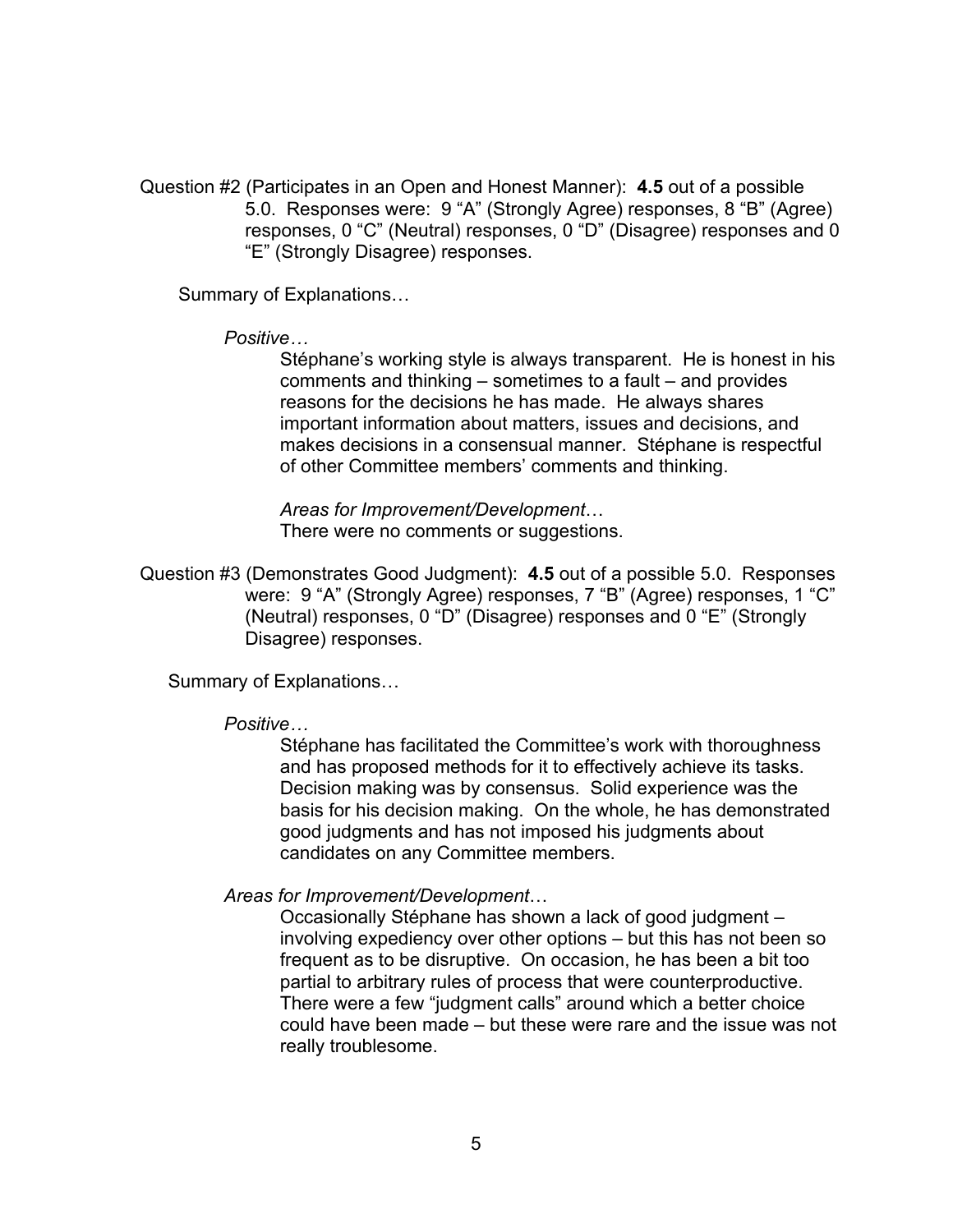Question #4 (Effectively Uses Influence in an Appropriate Manner): **4.4** out of a possible 5.0. Responses were: 8 "A" (Strongly Agree) responses, 8 "B" (Agree) responses, 1 "C" (Neutral) responses, 0 "D" (Disagree) responses and 0 "E" (Strongly Disagree) responses.

Summary of Explanations…

*Positive…*

Stéphane is very hands-off, never heavy-handed in his leadership style. He is nuanced and patient. He prefers to avoid any appearance of using *influence* regarding NomCom activities. He has used his influence on the NomCom process in a positive way, by accepting suggestions from the Chair-Elect and Associate Chair, as well as other Committee members. Stéphane always encourages consensus decision-making – however, he never hesitates to correct any drift in agenda or process, although through diplomatic means.

*Areas for Improvement/Development*…

On occasion an on certain issues – particularly early-on as Chair – he could have created an environment with more debate and consensus-driven decisions.

Question #5 (Is an Effective Leader): **4.7** out of a possible 5.0. Responses were: 12 "A" (Strongly Agree) responses, 5 "B" (Agree) responses, 0 "C" (Neutral) responses, 0 "D" (Disagree) responses and 0 "E" (Strongly Disagree) responses.

Summary of Explanations…

#### *Positive…*

Stéphane is clearly an effective leader, evidenced by the fact that he kept the Committee on-schedule and on-target – which is no small accomplishment. He uses humor and a "light hand" to facilitate meetings, and this works quite well. Stéphane listens and then accepts suggestions and proposals from those involved in decision-making. He considered the Chair-Elect, Associate Chair and himself as a team, an approach to leadership which was quite effective. He ensured that all necessary steps were taken to arrive at conclusions. His leadership style of openness created much positive discussion among NomCom members.

*Areas for Improvement/Development*…

There were no comments or suggestions.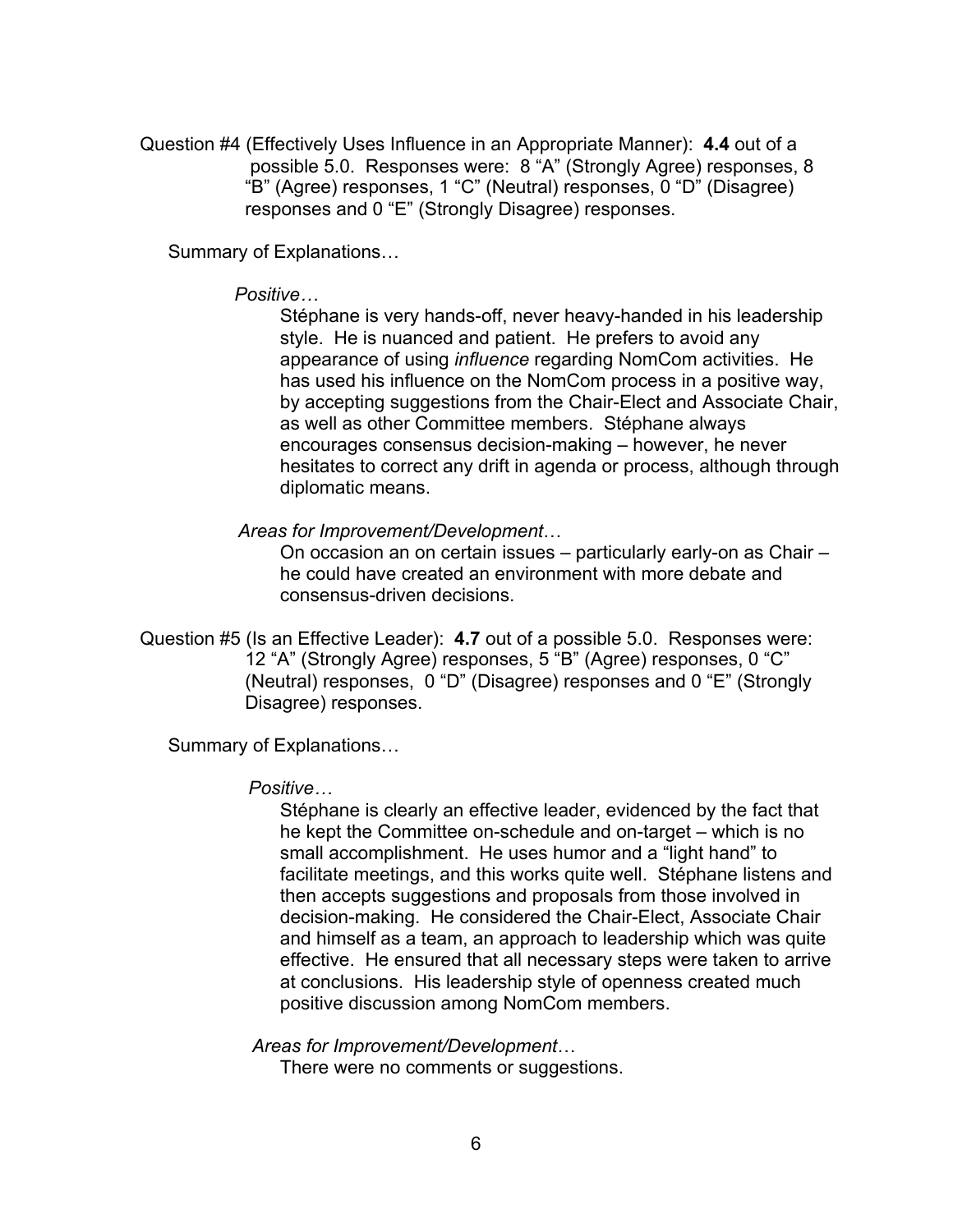Question #6 (Is a Good Listener): **4.4** out of a possible 5.0. Responses were: 8 "A" (Strongly Agree) responses, 8 "B" (Agree) responses, 1 "C" (Neutral) responses, 0 "D" (Disagree) responses and 0 "E" (Strongly Disagree) responses.

Summary of Explanations…

#### *Positive*…

Stéphane keeps his own thoughts and comments to a minimum, and encourages all participants to speak on each discussion topic. He listens to suggestions about process and documents them, but never imposes his opinions – he allows members to react, accept or reject suggestions. He is a very patient listener to anyone who asks to speak. He listens and is open to any suggestions about process improvement.

## *Areas for Improvement/Development…*

Sometimes Stéphane multi-tasks instead of focusing on the people who are speaking to him and/or the Committee. He is a good, but not an exceptional listener.

Question #7 (Treats Others with Respect): **4.5** out of a possible 5.0. Responses were: 9 "A" (Strongly Agree) responses, 8 "B" (Agree) responses, 0 "C" (Neutral) responses, 0 "D" (Disagree) responses and 0 "E" (Strongly Disagree) responses.

Summary of Explanations…

## *Positive…*

Stéphane is very patient and respectful with anyone who wishes to express themselves – and in the case of the leadership team, he delegates roles to them. He is usually firm, yet respectful, and he uses a measured response to those who are displeased with a NomCom decision. He is quite diplomatic – one could say he uses a firm hand inside a velvet glove.

## *Areas for Improvement/Development…*

Occasionally, he has used a rather harsh – in fact biting – tone when addressing members. Sometimes, he has adopted an unnecessarily patronizing attitude – as is used with children.

Question #8 (Takes Responsibility and is Accountable for Ensuring the Nominating Committee Meets Its Timelines): **4.9** out of a possible 5.0. Responses were: 15 "A" (Strongly Agree) responses, 2 "B" (Agree) responses, 0 "C" (Neutral) responses, 0 "D" (Disagree) responses and 0 "E" (Strongly Disagree) responses.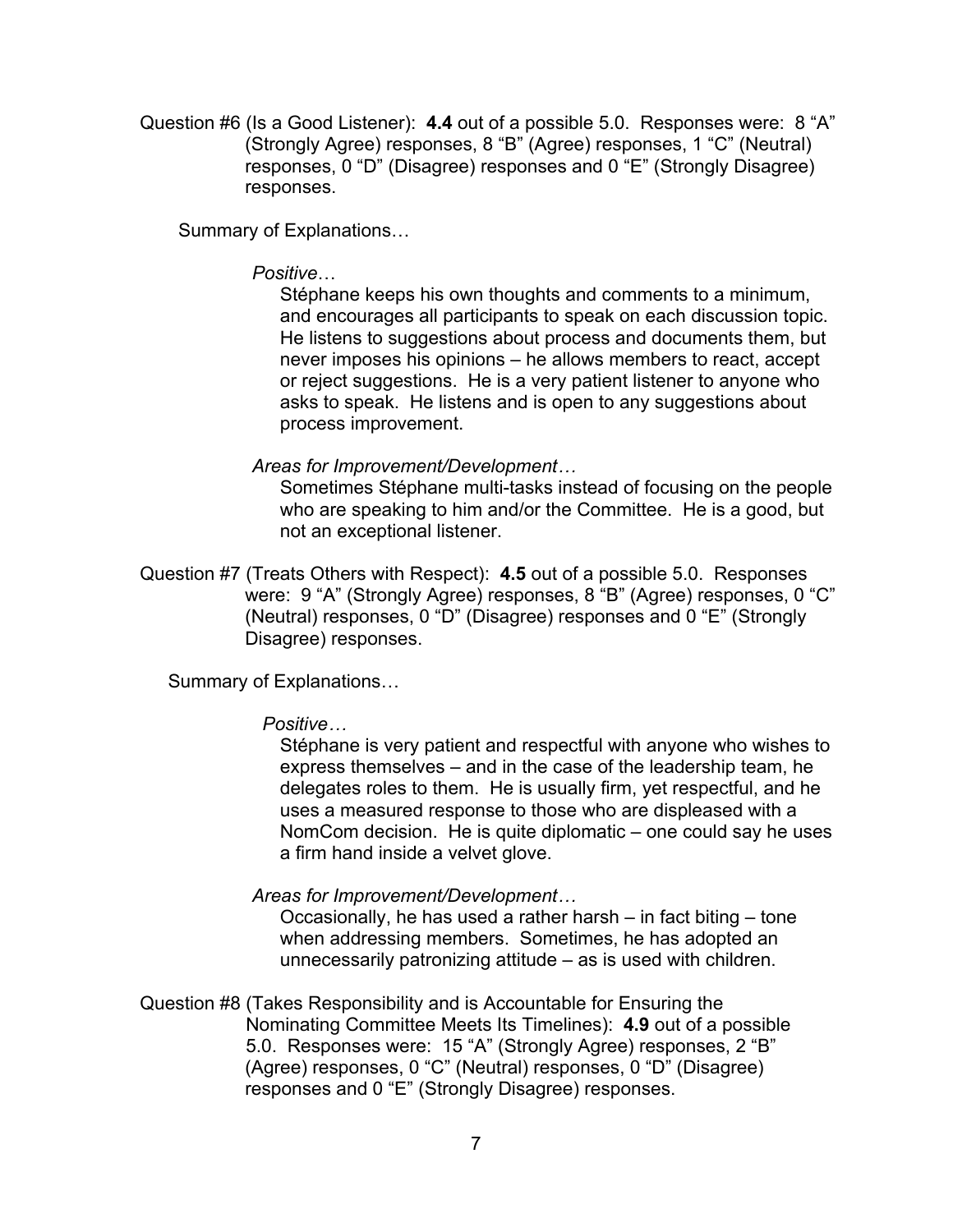Summary of Explanations…

*Positive…*

Stéphane has a relaxed style of management. Despite an increased workload of interviewing, he was able to maintain the required time lines in a cordial, respectful and responsible manner. He accepted his deadline responsibilities in a very serious way. Stéphane has considered meeting time lines as the most important of options. He made meeting time lines the primary focus for the committee.

*Areas for Improvement/Development…*

His insistence on meeting time lines as the most important issue has produced both positive and negative results.

Question #9 (Demonstrates Impartiality and Neutrality): **4.5** out of a possible 5.0. Responses were: 10 "A" (Strongly Agree) responses, 6 "B" (Agree) responses, 1 "C" (Neutral) responses, 0 "D" (Disagree) responses and 0 "E" (Strongly Disagree) responses.

Summary of Explanations…

*Positive…*

Stéphane was very careful about never expressing a view about a candidate, region or background. There was never even a hint of his preference or view of any candidate. Stéphane even told the Committee about a relationship he has with a candidate.

*Areas for Improvement/Development…*

Stéphane should keep in mind that simply recusing himself from a decision or vote is not enough – he also should remove himself physically from such activities.

Question #10 (Demonstrates an Understanding of the Values a Nominating Committee Appointee Would Add to Each of the ICANN Board, ALAC, GNSO and ccNSO): **4.6** out of a possible 5.0. Responses were: 11 "A" (Strongly Agree) responses, 5 "B" (Agree) responses, 1 "C" (Neutral) responses, 0 "D" (Disagree) responses and 0 "E" (Strongly Disagree) responses.

Summary of Explanations…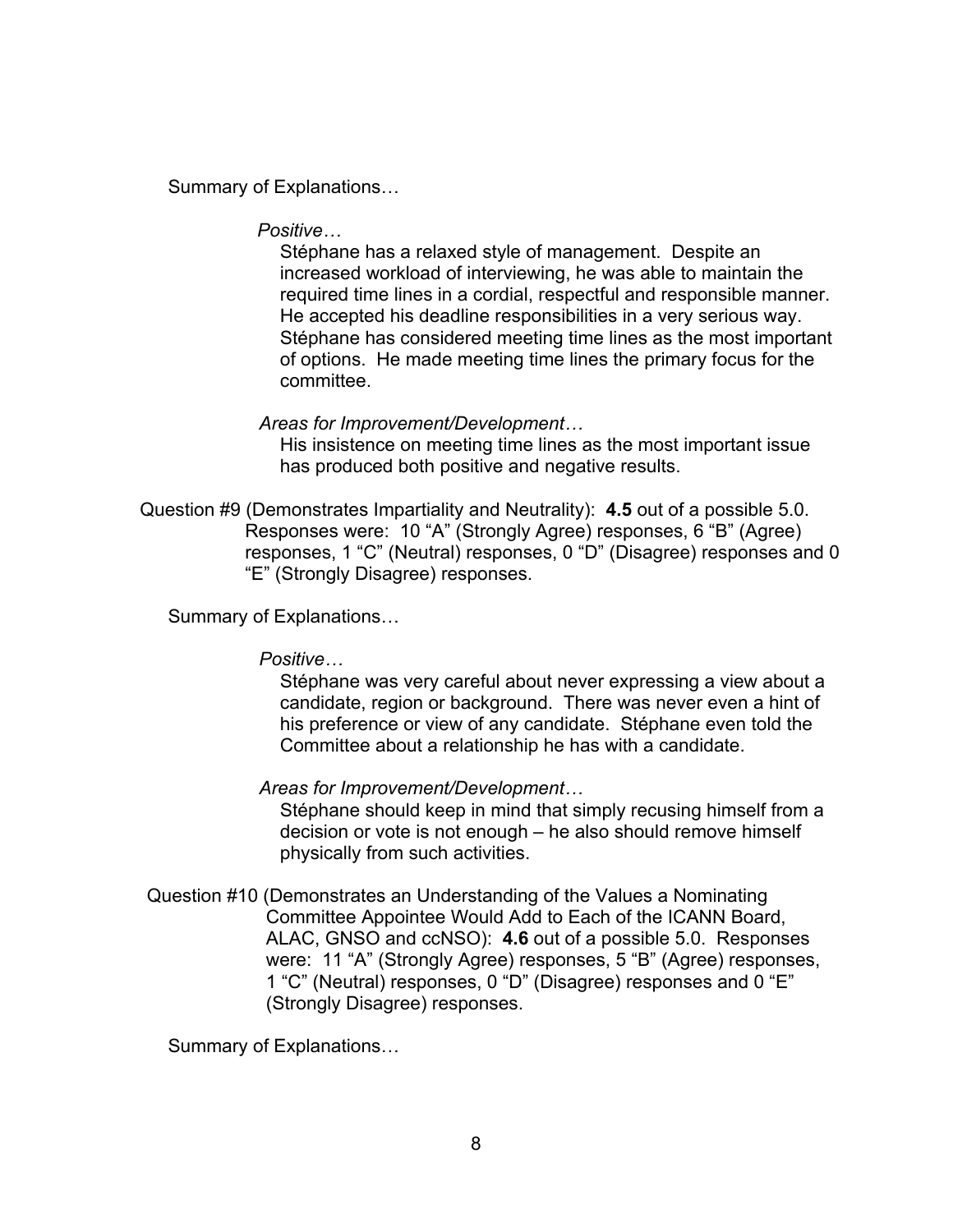*Positive…*

Stéphane is quite knowledgeable about all aspects and values of each position with which the NomCom is involved. His energy contributed to receiving improved and specific criteria from several ICANN bodies/entities. He organized and initiated several useful initiatives. Stéphane's "insider" status at ICANN was helpful. He convinced the NomCom that it is important to elect candidates who meet the needs of the Board.

*Areas for Improvement/Development…*

Stéphane could have spent more time reviewing the values requested by each ICANN body prior to deliberating on an appointment.

Question #11 (Demonstrates an Understanding of the Criteria for Selection of Nominating Committee Appointees to Each of the ICANN Board, ALAC, GNSO and ccNSO): **4.4** out of a possible 5.0. Responses were: 8 "A" (Strongly Agree) responses, 7 "B" (Agree) responses, 2 "C" (Neutral) responses, 0 "D" (Disagree) responses and 0 "E" (Strongly Disagree) responses.

Summary of Explanations…

*Positive…*

Stéphane actively solicited criteria from participating organizations prior to selection discussions. He ensured that appointee selection criteria was received and reviewed by all parties involved – according to what was required to support the Board and the ICANN mission.

*Areas for Improvement/Development…*

Prior to votes, it would have been positive to remind NomCom members of the criteria received from ICANN organizations.

## **TELEPHONE INTERVIEW RESPONSES FOR STÉPHANE VAN GELDER**

Individual comments included…

*Leadership Style (how he leads other people/members and teams):*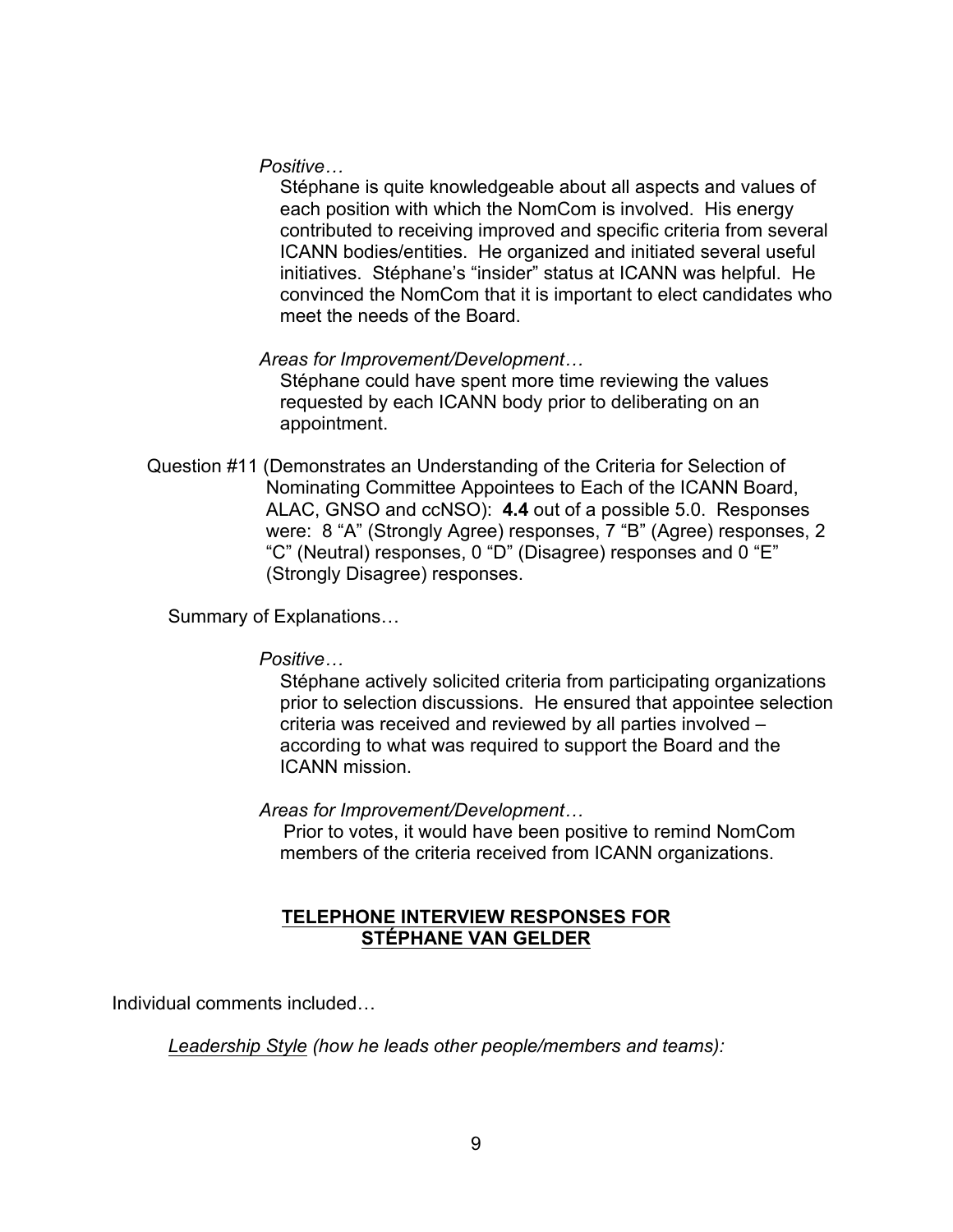*Positive…*

Stéphane clearly is a consensus builder, ensuring that everyone has a "say" in deliberations, but he closes discussions when necessary to stay on agenda. Proposals become group decisions. He creates synergy within a group. He is able to realize the long-term effects of an idea or proposal and then he can coalesce a team around a decision. He finds compromise within a group. He has a gentle, yet energetic leadership style. Stéphane uses humor to make a point when leading a group or team. He is an excellent facilitator, frequently using humor to encourage others to contribute to a discussion. He shows a good blend of strategic (visionary, long term, etc.) and tactical (practical, drilling down on immediate issues and details) thinking. Stéphane wants everyone to participate in order to benefit from each contributor's skills and experience.

*Areas for Improvement/Development…* There were no comments or suggestions.

*Management Style (how he manages projects and issues):*

*Positive…*

Very agenda driven – announces shut-down time ("We'll take one more comment."). He both builds consensus and straddles the agenda fence well. Stéphane has a low-key, hands-off management style, and it works well. He is quite focused on detail, often drilling down into minutia, but at the same time staying with the agenda. He is very open and encourages new ideas and proposals. He recuses himself when necessary.

*Areas for Improvement/Development…*

Sometimes it is unclear whether the source of advice and criteria is coming from the constituencies/bodies with which the NomCom is working.

*Operating Style (how he gets things done, such as accomplishes tasks):*

#### *Positive…*

Qualities that Stéphane often demonstrates are friendliness, flexibility, graciousness, cautiousness and respectfulness of others. He is very structured and organized, and thus is able to bring things back into focus when they get off-track. Stéphane is very polite and compassionate of others. He multi-tasks well, a quality that has served him well. He is open and honest, always listening and watching reactions in the room. Stéphane is conscience of both the verbal and non-verbal environment around him.